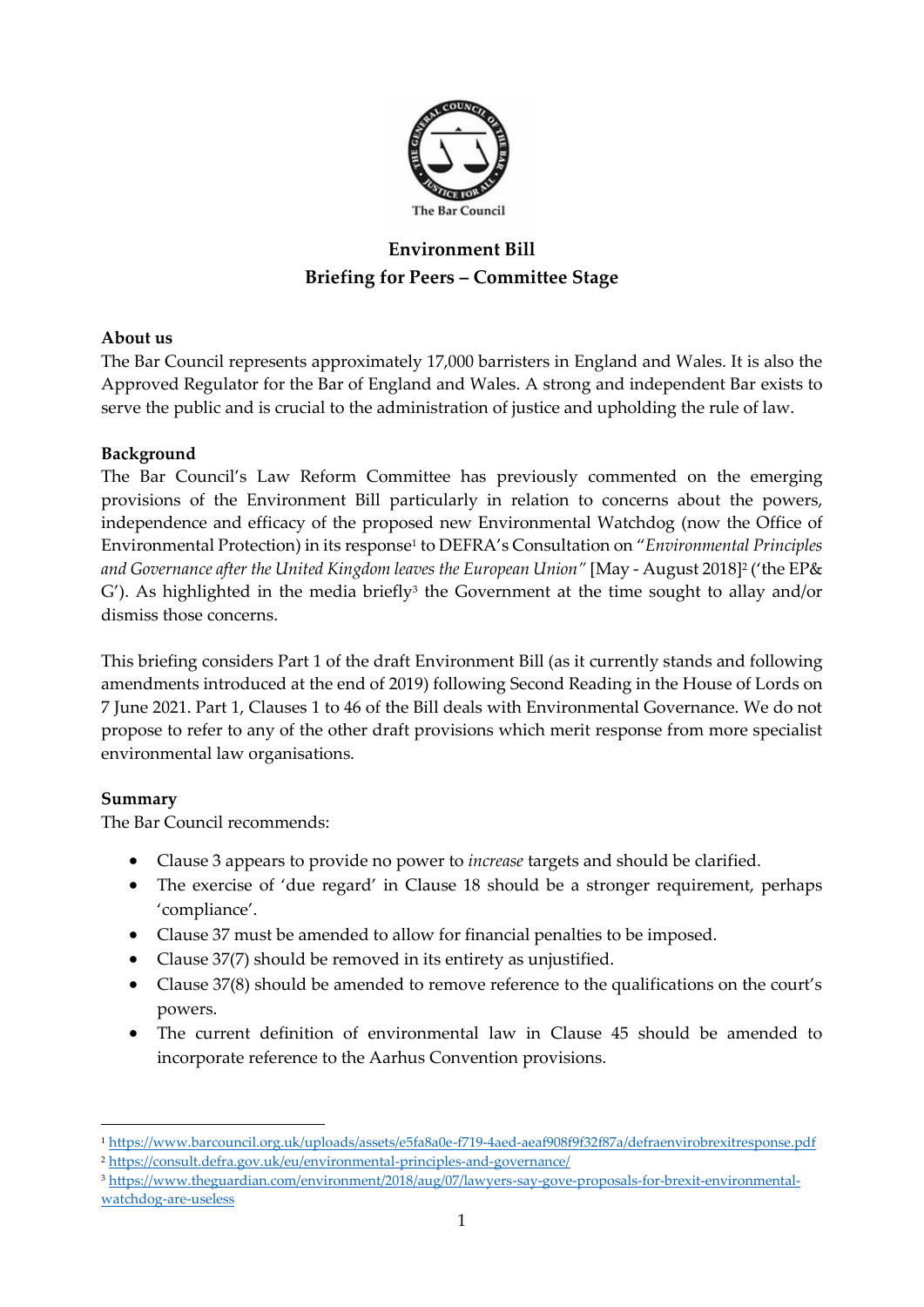## **The Bill Part 1, Chapter 1 – Improving the Natural Environment**

Clause 1 to 6 sets out the framework for the setting of long-term environmental<sup>4</sup> targets through regulations. The Bar Council notes that the Queen's Speech in October 2019 referred to the Bill as being one that would *"… protect and improve the environment for future generations [which] will enshrine in law environmental principles and legally binding targets, including for air quality".*

The draft Bill sets no targets which are left to later and to secondary legislation. The provisions are a mixture of those that compel ('must') and those that provide the Secretary of State with the power so to act ('may'). The only target which specifically must be set is in respect of air quality particulate matter (PM2.5 AQ) (see Clause 2) and which can be long or shorter term.

With regards to any other environmental matter, the provisions appear only to require a longterm target to be set in respect of at least one matter "*within each priority area"* identified in Clause 1(3) of which there are 4 (air quality, water, biodiversity, and resource efficiency and waste reduction). There is potential however for Clause 1(2) to be read as leaving the setting of any targets as optional but that *if* the power is exercised *at all* then the requirement, bites as to setting a long-term target in respect of only one of the four priority areas.

The required nature of any target is clear, namely that it must specify an objectively measurable standard and a deadline. However, the nature of the duty imposed upon the Secretary of State to set such targets would (as noted above), benefit from further clarity. For example, Clause 3(1) requires the Secretary of State to *seek* independent expert advice, but it is not clear if any consequence would follow if the Secretary of State chooses *not to take* such advice.

Clause 3 also provides the Secretary of State with powers to revoke or lower existing targets based on certain cost benefit bases. Whilst there is reference to powers under Clause 1 and 2 to "*set or amend"* in Clause 3(2), that is not how Clauses 1 and 2 read (they refer only to setting targets). In addition, Clause 3 appears to provide no power to increase targets. This also needs to be clarified.

The Bar Council has no comment to make about the provisions in respect of environmental monitoring (Clause 15); the policy statement on environmental principles (Clauses 16 to 18), statements and reports as well as new environmental law on environmental protection and international environmental protection legislation (Clauses 19 and 20) save to note two matters in respect of Clause 18.

The first matter is the publication of the draft policy statement on environmental principles (EPPS) which has now been the subject of public consultation and the second, is the requirement in Clause 18 that when making Government policy "*due regard*" must be had to the EPPS and the environment principles. The decision has seemingly therefore been made by the Government that a stronger requirement of 'compliance' with the EPPS and the principles is not required. The Bar Council notes the concerns in this respect voiced by environmental interest groups such as Greener UK and Wildlife and Countryside Link.

<sup>4</sup> Defined in Clause 1(1) as "*any matter which relates to (a) the natural environment*" or "(*b)people's enjoyment of it"*.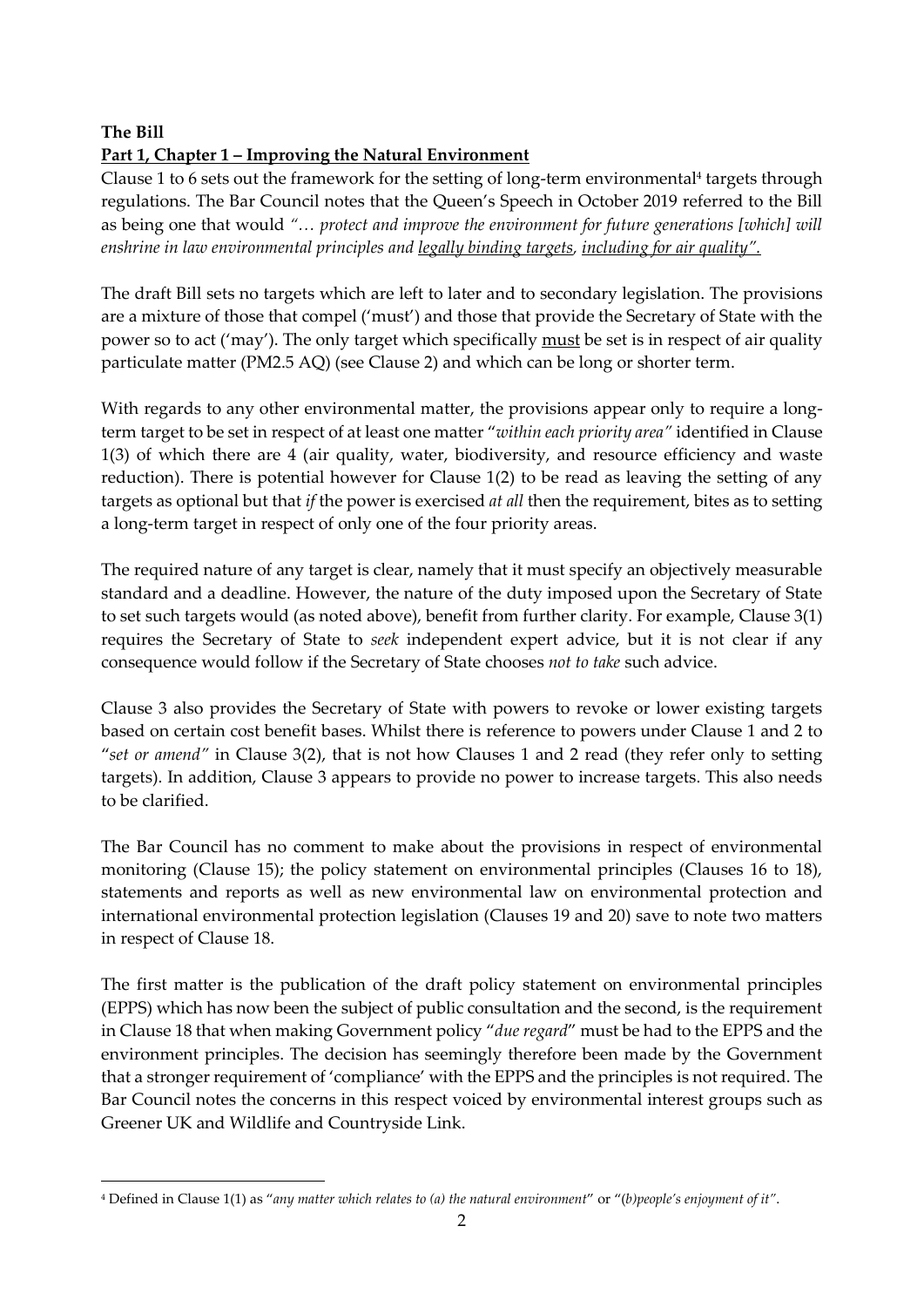The courts have given guidance on the exercise of 'due regard' by decision makers in respect of other legislation and decisions of public bodies, for example in the context of equality legislation<sup>5</sup>. What is required was described by Lord Dyson in R(Baker) v Sec of State for Communities and Local Government [2008] LGR 239 [31] as *"...regard that is appropriate in all the particular circumstances in which the public authority concerned is carrying out its function as a public authority"*. The Bar Council would note however that this concept of 'due regard' as part of a decisionmaking process is clearly different to the exercise of a public authority's powers to make policy which is the context here. To that end it may be suggested in future if left unclarified that the requirement to have 'due regard' in the Bill to the EPPS and the environmental principles when making policy is different to 'due regard' when making decisions. The Bar Council would therefore suggest that this may be a matter upon which guidance be given within the final EPPS or at least be recognised as a potential issue at this stage of the Bill.

The Bar Council notes references throughout this part of the Bill to duties and/or requirements imposed upon the Secretary of State and Ministers of the Crown i.e. to set targets (Clauses 1 and 2); duty to ensure targets are met (Clause 4) and to review (Clause 6) as well as the subsequent requirement to prepare environmental improvement plans and report on their implementation as well as the requirement in Clause 18 to have due regard to the EPPS above.

There is however no provision or power within the Bill which sets out the consequence of any failure on the part of the Secretary of State/Government to comply with these duties. In the absence of any specific provision, it would appear that the Bill therefore leaves such matters, including the making of Government policy, open to challenge by way of judicial review in the event that there has been an alleged failure.

#### **Part 1, Chapter 2 – The Office of Environmental Protection (OEP)**

Clauses 21 to 42 encapsulate the creation of the OEP and its powers (upon which the rest of this briefing focuses) which was described in the above referenced consultation in 2018.

The term "*environmental law"* is central to Chapter 2 and the OEP's powers and functions (as reflected in the rest of Chapter 2) but also, in the Bar Council's view, to the rest of the Bill. The term is defined at Clause 45 as follows:

*"any legislative provision to the extent that it*

- *(a) is mainly concerned with environmental protection, and*
- *(b) is not concerned with an excluded matter."*

Excluded matters are "*(a) disclosure of or access to information; (b) the armed forces or national security; (c) taxation, spending or the allocation of resources within government."* To that end, 'environmental law' under the Bill arguably does not encompass the Aarhus Convention which relates specifically to *"Access to Information, Public Participation in Decision-Making and Access to Justice in Environmental Matters".* This is an important international treaty to which the UK is a signatory. The issue of the UK's compliance was the subject of criticism by the European Commission in 2014 (see Case C-530/11 *Commission v UK*) and led to a ruling that the UK courts costs regime when applied to environmental claims (principally judicial review) did not comply with the convention as it was "not prohibitively expensive". This led to specific amendments to the Civil

<sup>5</sup> i.e. the Race Relations Act 1976 as amended by the Race Relations (Amendment) Act 2000; the Sex Discrimination Act 1975 (as amended by the Equality Act 2006) and the Disability Discrimination Act 1995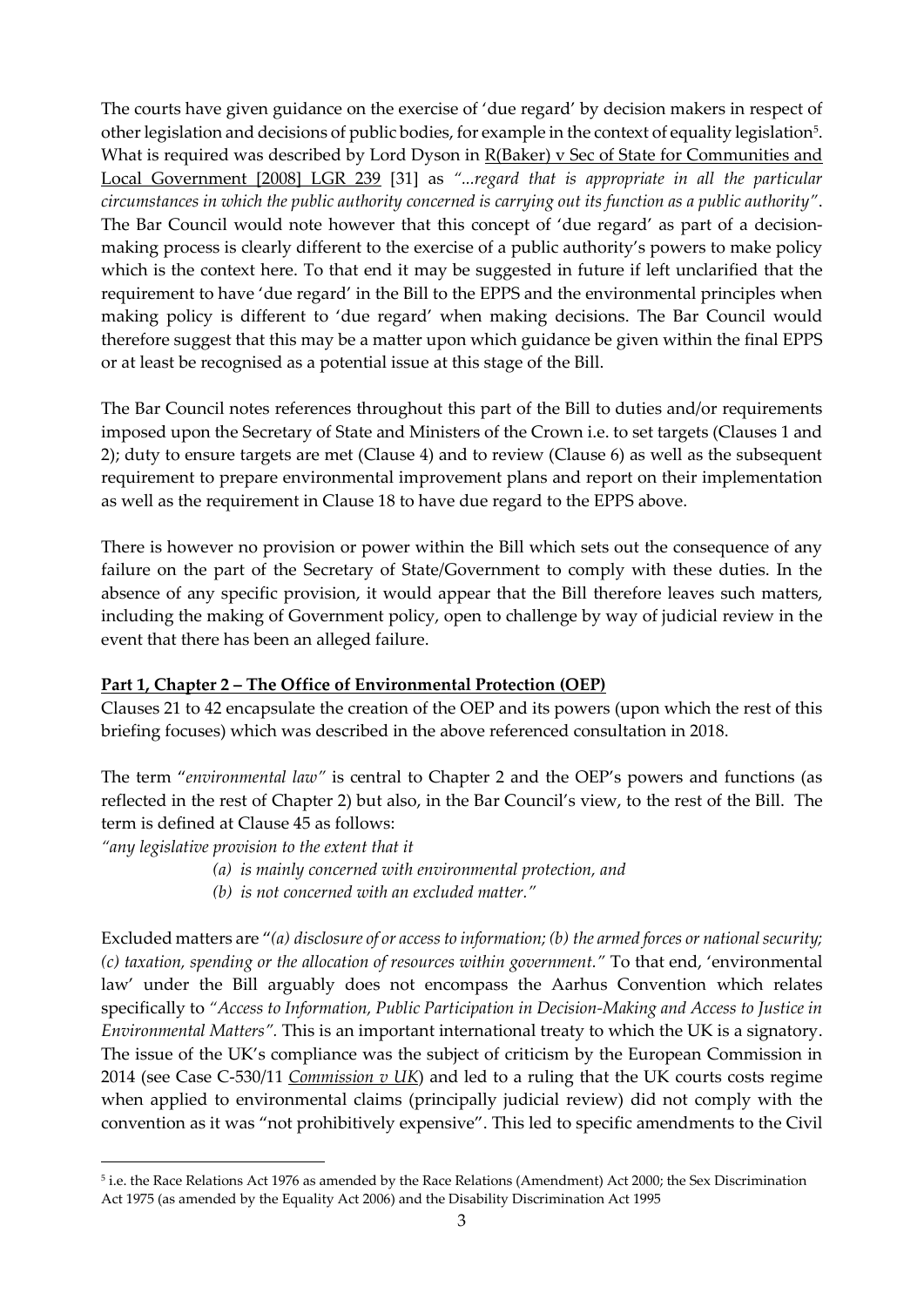Procedure Rules (CPR) to allow costs protection for environmental judicial reviews (see CPR Part 45).

It is the Bar Council's understanding that under the so-called dualist system applicable in the UK, any rights under international conventions such as the Aarhus Convention that have not been transposed into national law cannot be invoked before the national courts**.** Given the clear relevance and importance of the rights under the Aarhus Convention in respect of environmental matters including rights of access to environmental information and public participation in environmental decision making (as well as access to environmental justice) and that the current definition as noted does not incorporate the convention, there does appear to be an important gap in the Bill. The Bar Council recommends that the Bill be amended to incorporate reference to the convention's provisions.

The term as defined will also not encompass legislation by way of any regulations brought forward by the Secretary of State under Clause 45(6) which will determine whether a specific piece of legislation *"is not, within the definition of "environmental law"* equally such regulations may also determine what is within the definition*.* In the Bar Council's view, it would be clearly better for discrepancies not to arise in the first place and for the definition to be wider or clearer.

In terms of the OEP's functions, the Bar Council would draw specific attention to s.16 of the Withdrawal Act (WA) 2018 (now repealed) which not only made provision for the future Environment Bill<sup>6</sup> to be brought forward within 6 months of the date of the WA 2018 but also that the Bill should, inter alia, establish *"a public authority with functions for taking, in circumstances provided for by or under the Bill, proportionate enforcement action (including legal proceedings if necessary) where the authority considers that a Minister of the Crown is not complying with environmental law (as it is defined in the Bill)".* We note that at the same time as the passing of the WA 2018 the "*Environmental Principles and Governance after the United Kingdom leaves the*  European Union<sup>"7</sup> (EP&G) DEFRA consultation in May 2018 (referred to above) proposed the OEP which was described as an independent body or "*watchdog*" post Brexit which would "*hold national government directly to account"* on the environment [see Q10 and [44] of EP&G].

Clause 22 states that the OEP's *"principal objective… in exercising its functions is to contribute to (a)*  environmental protection, and (b) the improvement of the natural environment". Thereafter the Bill sets out that the OEP must devise a strategy which is to guide its functions, and which "*must"* inter alia *"contain an enforcement policy"* (Clause 22(6)) and also confirm that the OEP's "*"enforcement functions" are its functions under sections 31 to 40".*

The Bar Council does not have any comments in respect of Clause 23 to 29 other than to suggest that the consultation proposed Clause 23(5) prior to any preparation or review of the OEP strategy and should not be limited only to such persons as the OEP "*considers appropriate"* but that mechanisms for consulting the wider public be part of this process.

With regard to the OEP's enforcement functions, it is clear from the provisions that the functions relate to failures to comply with 'environmental law' as defined by the Bill where any such failures are 'serious'. As to the latter, it is not the Bill, but the OEP strategy which is to set out

<sup>6</sup> Then described as the 'Environment and Governance Bill'

<sup>7</sup> <https://consult.defra.gov.uk/eu/environmental-principles-and-governance/>